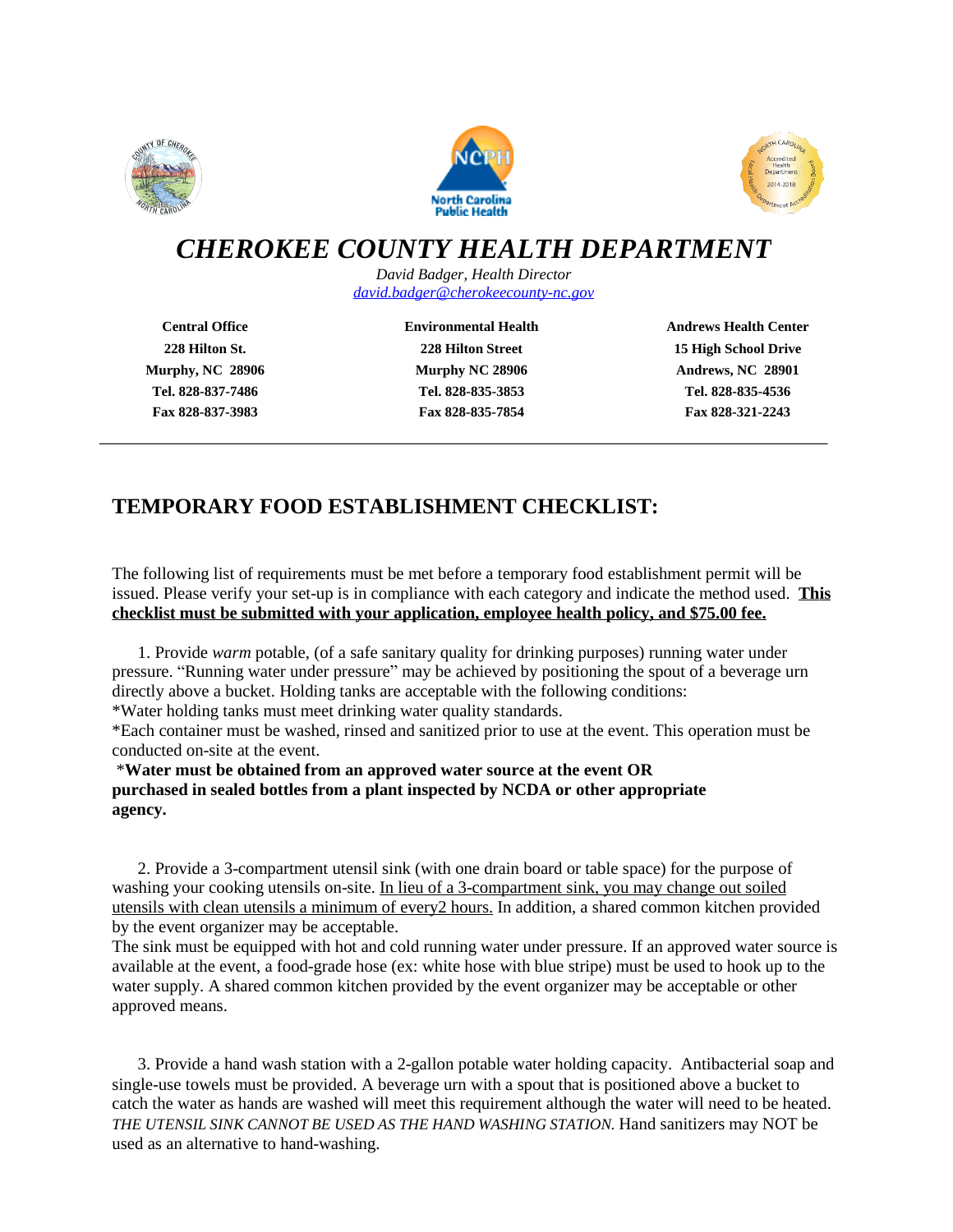4. Disposable single service food grade gloves or other utensils for prevention of bare hand contact with ready-to-eat foods.

#### *5. ALL POTENTIALLY HAZARDOUS FOODS MUST BE KEPT AT AN INTERNAL* TEMPERATURE OF 45°F AND BELOW OR 135°F AND ABOVE. NOTE: Ice used for chilling drinks or food *cannot be used for consumption. Foods stored in ice cannot be in direct contact with the ice.*

#### *6. THE FOLLOWING POTENTIALLY HAZARDOUS FOODS MUST BE COOKED TO HEAT ALL PARTS OF THE FOOD TO ELIMINATE HARMFUL DISEASE ORGANISMS:*

*Ground Beef, Pork, …………155°F or higher Chicken or Poultry…………165°F or higher Beef, Pork………………….150°F or higher Heating commercially pre-cooked food………...165°F or higher Ex. Hot Dogs*

7**.** Provide an accurate refrigerator thermometer inside all mechanical refrigeration and ice chests that are used to store food. All refrigeration units and ice chests must keep food 41°F or below until needed.

 *8*. Provide a thin-tipped thermometer for checking holding and final cooking temperatures.

### *9. FOOD MUST BE OBTAINED FROM AN APPROVED COMMERCIAL SOURCE. RECEIPTS FOR PROOF OF PURCHASE MUST BE PROVIDED PRIOR TO A PERMIT BEING ISSUED.*

 10**.** All foods NOT prepared on site must be done so in a kitchen that has been approved and inspected by this office**.** (Ex. food prepared by local groups.) A record of the type and origin of such foods must be maintained and provided by the group at the time of inspection. **Food SHALL NOT be prepared at home before the event**.

11. Raw meat and fish must be purchased in ready-to-cook portions and come from an inspected market or plant. **Raw hamburger patties cannot be prepared in a temporary food establishment.** Cutting and skewering may be allowed as determined by the regulatory authority. Wrapped sandwiches must be obtained from an approved source.

12. Poultry must be purchased from an inspected market or plant and ready to cook when purchased. **You cannot cut up raw chicken in a temporary food establishment.**

 13**.** Potentially hazardous salads such as potato, chicken, ham, crab etc. can only be served if commercially prepared.

14. Keep food clean, wholesome and free from adulteration.

 15. Temporary food establishments must be located in a clean area and the premises kept clean.